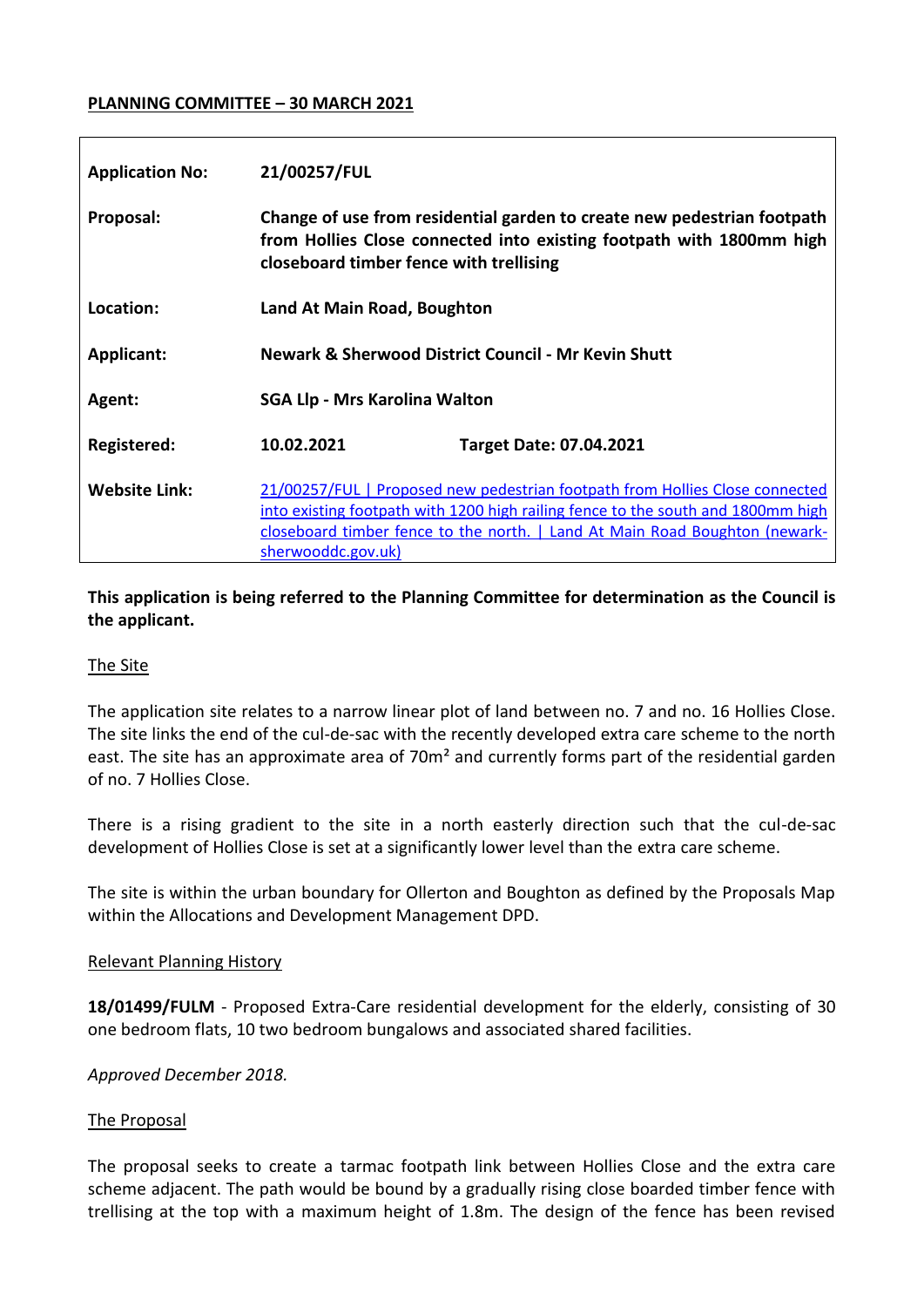during the life of the application as discussed in the appraisal section below.

The development has been assessed on the basis of the following plans:

- $\bullet$  Proposed Site Plan 37055 00001 C06;
- Topographical Survey and Site Location Plan for the Proposed Footpath 37055 0002 C01;
- Sectional Elevation of Pedestrian Footpath from Hollies Close 37055 00040 P03.

# Departure/Public Advertisement Procedure

Occupiers of 8 properties have been individually notified by letter.

# **Planning Policy Framework**

# **The Development Plan**

# **Newark and Sherwood Amended Core Strategy DPD (adopted March 2019)**

Spatial Policy 1 - Settlement Hierarchy Spatial Policy 2 - Spatial Distribution of Growth Spatial Policy 7 - Sustainable Transport Core Policy 9 -Sustainable Design Core Policy 12 – Biodiversity and Green Infrastructure

# **Allocations & Development Management DPD**

DM5 – Design

DM7 – Biodiversity and Green Infrastructure

DM12 – Presumption in Favour of Sustainable Development

#### **Other Material Planning Considerations**

- National Planning Policy Framework 2019
- Planning Practice Guidance (online resource)
- National Design Guide Planning practice guidance for beautiful, enduring and successful places September 2019

#### Consultations

**Ollerton and Boughton Town Council –** Support the proposal.

# **Representations have been received from 1 local residents/interested parties which can be summarised as follows:**

- Object the footpath is unnecessary when the entrance to the new site is only a couple of hundred yards from the entrance to Hollies Close;
- Hollies Close is a quiet close and doesn't need the extra footfall;
- Bungalows are already affected by the built development with residents looking down into gardens invading privacy;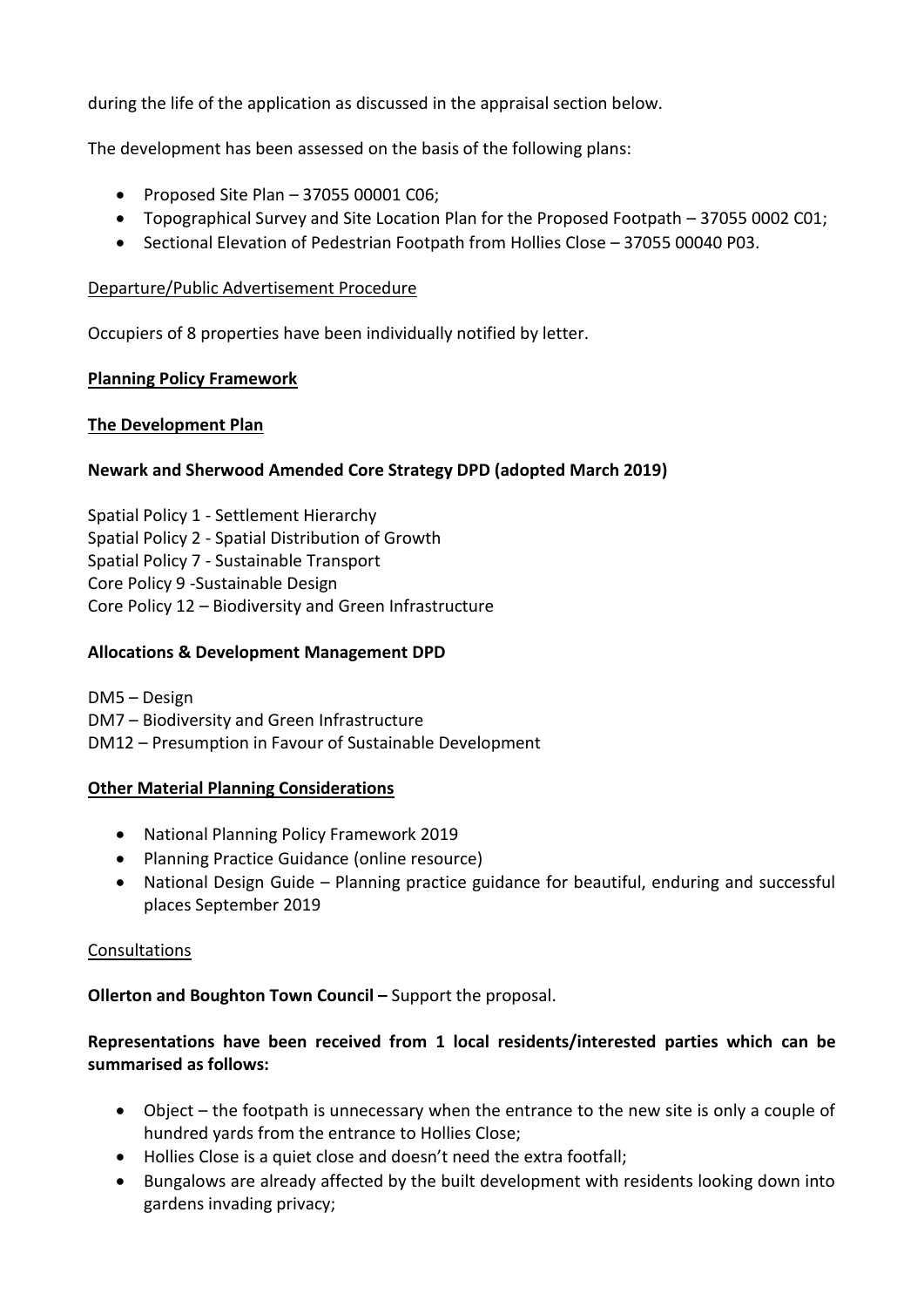- People may be tempted to park their vehicles in Hollies Close and walk through to the new site;
- The Close already gets congested.

# Comments of the Business Manager

## Principle of Development

Ollerton and Boughton is defined by the Spatial Strategy as a Service Centre for the Sherwood Area of the District with a large range of local facilities acting as a service provision for a large local population and a rural hinterland.

The proposal relates to the creation of a footpath which would improve overall connectivity and so would be encouraged by Spatial Policy 7 which emphases the importance of providing links to the existing network of footways. Although there are no designated rights of way in the vicinity of the site, there is a network of informal footpaths nearby which have become established overtime (and have been incorporated into the extra care scheme adjacent). The enhanced connectivity in a sustainable settlement is therefore supported in principle.

#### Impact on Character

Policy DM5 refers to the rich local distinctiveness of the District's character of built form requiring new development proposals to reflect their local surroundings.

The extent of the development site is modest albeit the very nature of the end use would mean that the development would become part of the public realm in the area. The tarmac surfacing of the proposed footpath is functional to the end use.

The fence has been revised during the life of the application to increase the height on the northern side (as discussed in the amenity section below) but also to include trellising at the top of the fence which in turn would allow for landscaping to soften the impact of the development.

The fence would sit between residential curtilages and would not be an uncommon feature in a residential scenario. The revised scheme with trellising and associated landscaping would make the footpath more attractive to users. Whilst there would undoubtedly still be some sense of enclosure due to the overall height, the path is a short stretch in length (less than 25m) and therefore this need not be fatal in principle (particularly given the need to achieve an amenity compromise as discussed below).

The submitted plan indicates that there would be new shrubs planted alongside the fence (to the south) but this area of land is not within the red line site location plan and therefore does not form part of the proposal. Nevertheless, the fences would be between residential curtilages and would not be atypical to those associated with residential boundaries. The additional landscaping adjacent to the fence is therefore not considered necessary to make the development acceptable in character terms.

Clarification has been sought to the colour finish of the boundary fences but it has been confirmed that there is no intention to stain the panels.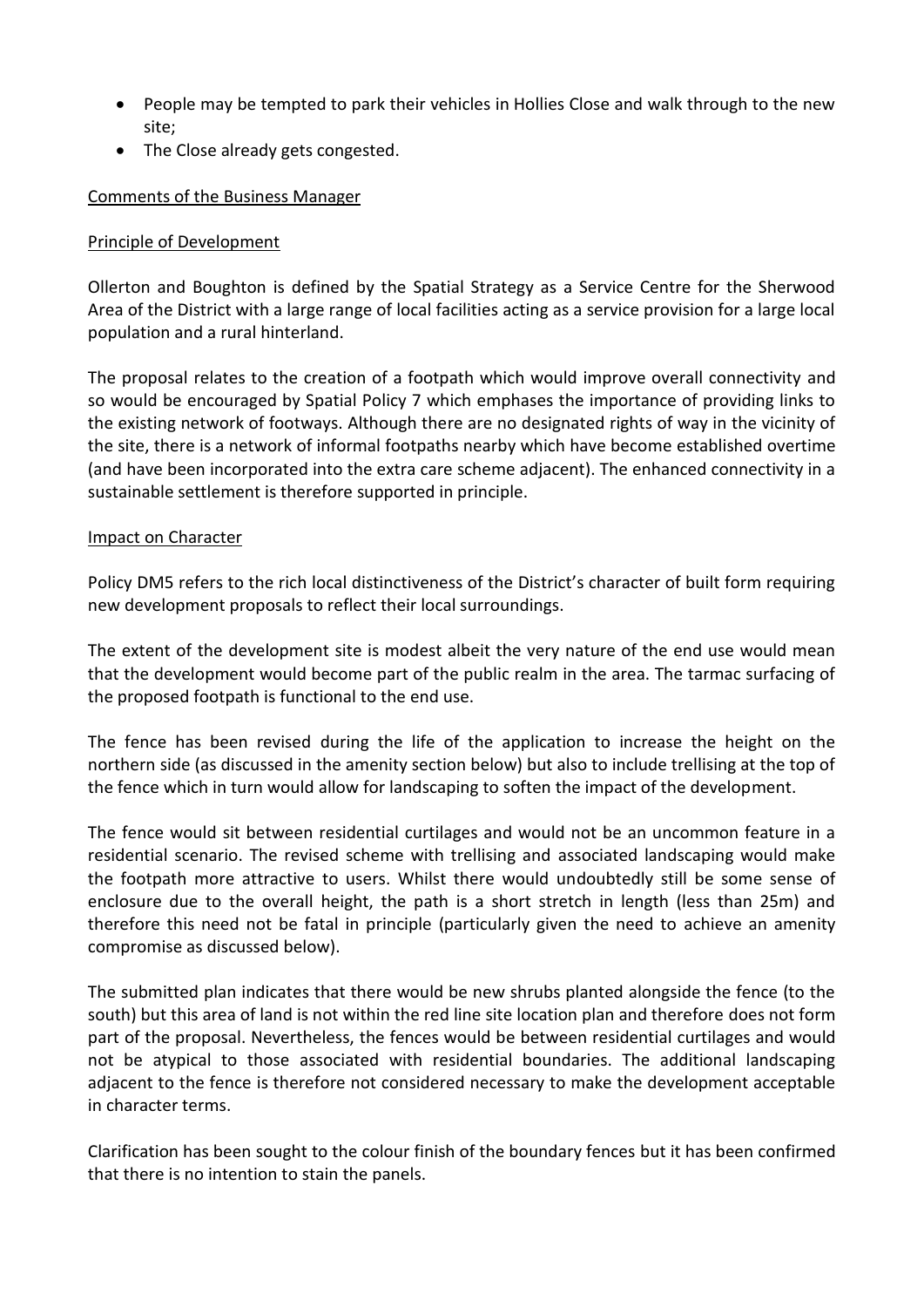#### Impact on Amenity

In this case the amenity assessment required against Policy DM5 relates primarily to the two residential properties which bound the site.

The original plans showed that the boundary to the north of the footpath would be metal railing which would have gaps allowing footpath users to look into the rear garden and rear elevation of no. 7 Hollies Close.

This was raised as a cause of concern as it was considered to have a detrimental impact on the occupiers privacy particularly given the modest size of their rear garden which would be reduced in size by this development.

The revised scheme, with a maximum height of 1.8m would improve the privacy for the existing occupiers adjacent to the site ensuring that users of the path would not be able to directly overlook private garden areas. The revised scheme is therefore considered to comply with the relevant amenity criteria of Policy DM5.

# Impact on Trees and Ecology

At the time of the Officer site visit (late February 2021) it was noted that there were tree specimens on the application site at the boundary of 7 Hollies Close and the extra care scheme behind. This was queried with the agent with the intention of requesting a tree survey. However, it has since been confirmed that the site has been cleared (outside of bird breeding season). The removal of trees to facilitate development before permission has been granted is not an approach which is advocated. However, having seen the specimens before their removal, it is highly unlikely that they would have been worthy of protection. The applicant was within their right to remove the trees without prior approval (the site is not within a Conservation Area nor were the trees protected by a TPO). Again, whilst not something Officers would condone, in the context of the current application there are no longer any concerns as to the impact the development will have on trees and ecology.

# **Other Matters**

A neighbouring party has commented that there is no need for the proposal and that it could lead to additional car parking at Hollies Close which already becomes congested. Whilst these comments are noted, the likelihood of occurrence is considered low. The extra care scheme adjacent was approved with associated car parking and therefore it is this parking that will remain the most desirable to visitors of the scheme. The current proposal relates to a pedestrian footpath and therefore is much more likely to introduce footfall not associated with vehicles. The increase in footfall is not considered to lead to planning harm particularly given that the area is already well served by informal footpaths and connections.

#### **Conclusion**

The proposal relates to the creation of a footpath which would increase connectivity within an area of Boughton already well served by an informal network of footpaths. There are no material planning considerations which would prevent the approval of the application subject to the conditions outlined below.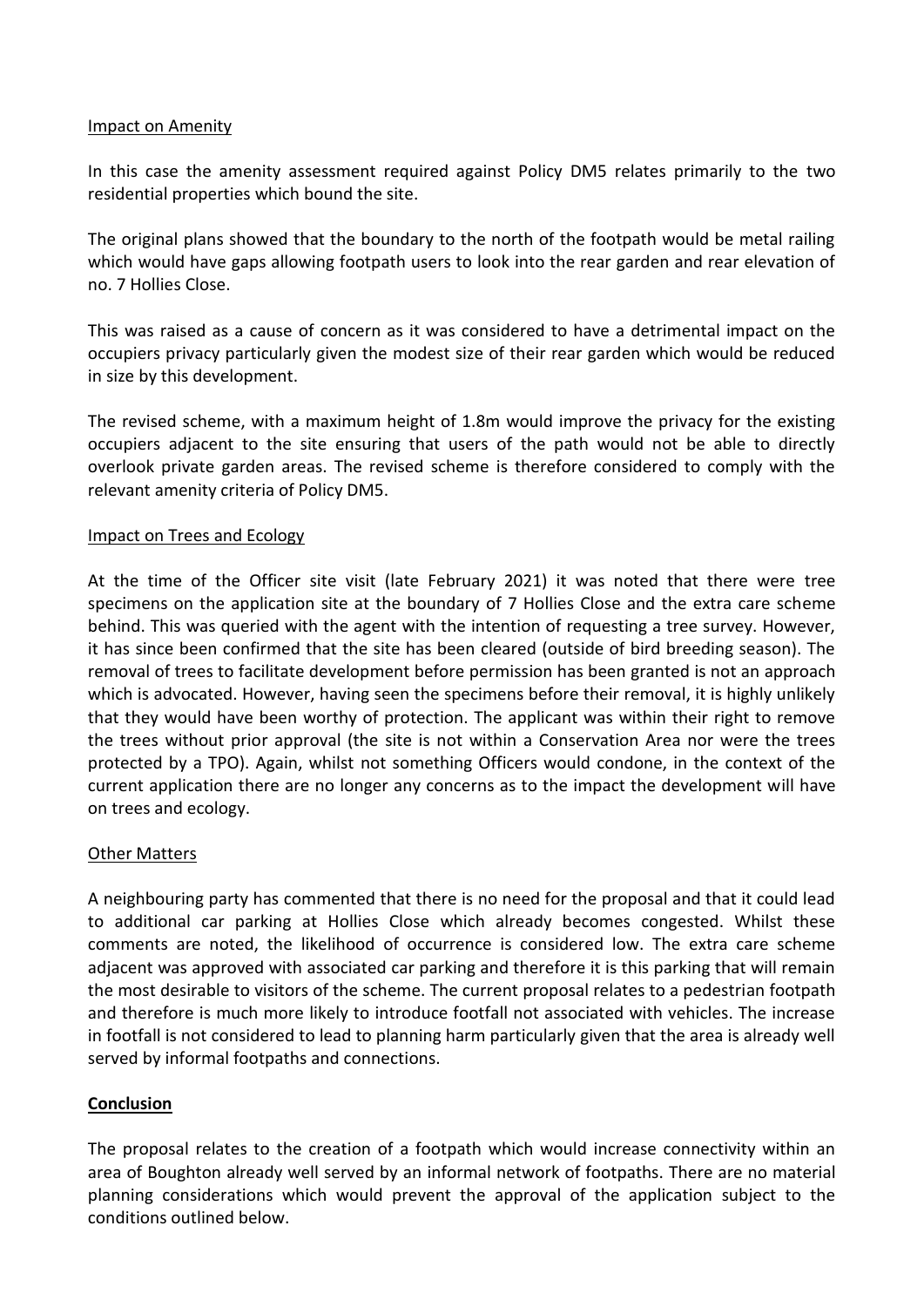## **RECOMMENDATION**

## **That planning permission is approved subject to the conditions and reasons shown below:**

## Conditions

# 01

The development hereby permitted shall not begin later than three years from the date of this permission.

Reason: To comply with the requirements of Section 51 of the Planning and Compulsory Purchase Act 2004.

02

The development hereby permitted shall not be carried out except in accordance with the following approved plans:

- $\bullet$  Proposed Site Plan 37055 00001 C06;
- Topographical Survey and Site Location Plan for the Proposed Footpath 37055 0002 C01;
- Sectional Elevation of Pedestrian Footpath from Hollies Close 37055 00040 P03.

Reason: So as to define this permission.

03

The development hereby permitted shall be constructed entirely of the materials details submitted as part of the planning application.

Reason: In the interests of visual amenity.

04

Prior to the development hereby approved being brought into use, details of additional landscaping to be applied to the trellising section of the fence shall be submitted to and approved in writing by the local planning authority. The approved details shall be completed during the first planting season following the development being brought into use. Any landscaping which, within a period of five years of being planted die, are removed or become seriously damaged or diseased shall be replaced in the next planting season with others of similar size and species. All tree, shrub and hedge planting shall be carried out in accordance with BS 3936 -1992 Part 1-Nursery Stock-Specifications for Trees and Shrubs and Part 4 1984-Specifications for Forestry Trees ; BS4043- 1989 Transplanting Root-balled Trees; BS4428-1989 Code of Practice for General Landscape Operations.

Reason: In the interests of residential and visual amenity.